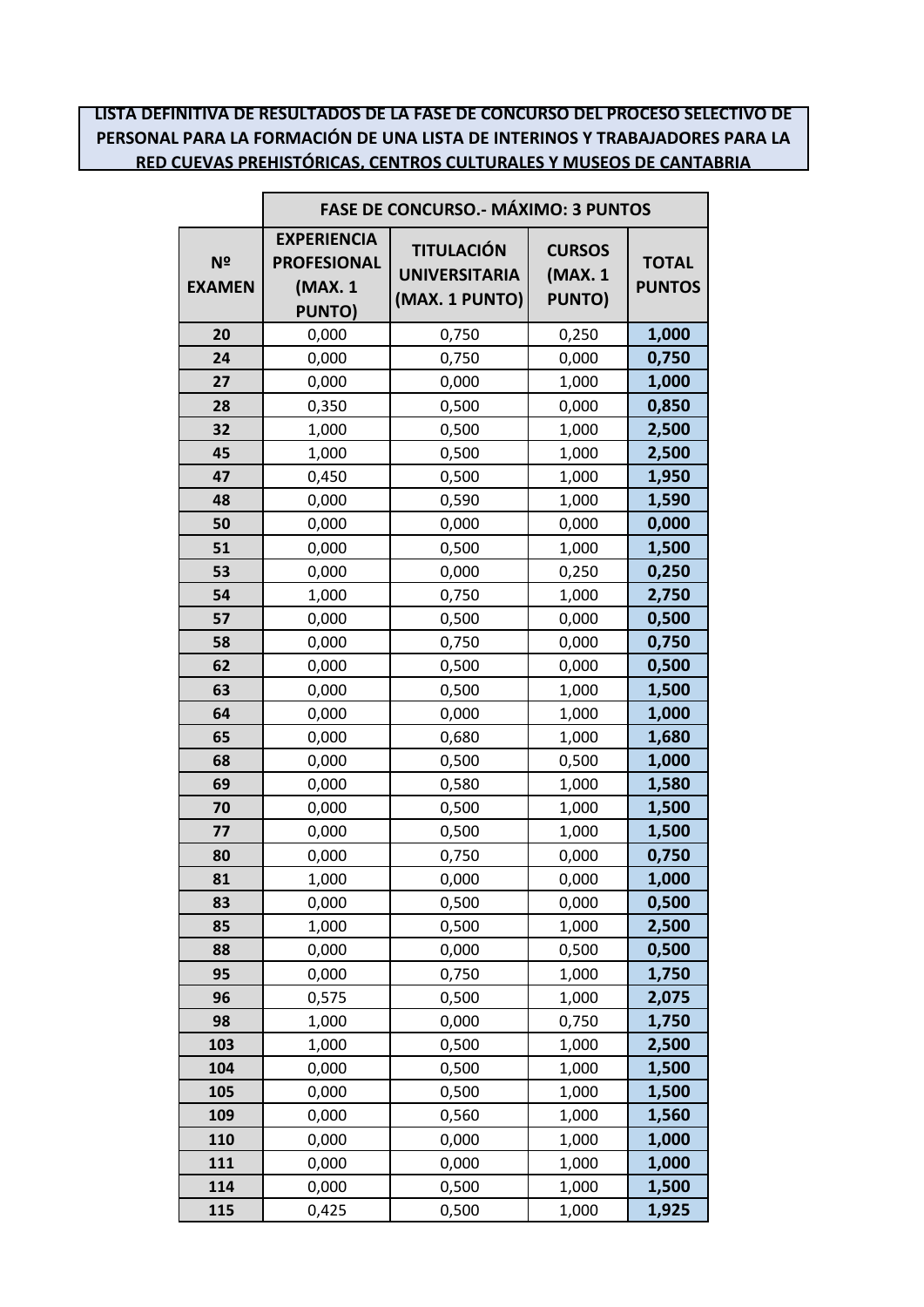| 116 | 0,000 | 0,500 | 0,000 | 0,500 |
|-----|-------|-------|-------|-------|
| 119 | 0,000 | 0,500 | 0,750 | 1,250 |
| 122 | 0,000 | 0,500 | 1,000 | 1,500 |
| 126 | 0,000 | 0,000 | 1,000 | 1,000 |
| 127 | 1,000 | 0,680 | 0,250 | 1,930 |
| 129 | 0,000 | 0,000 | 0,750 | 0,750 |
| 131 | 0,000 | 0,500 | 0,000 | 0,500 |
| 134 | 0,000 | 0,750 | 1,000 | 1,750 |
| 135 | 1,000 | 0,500 | 1,000 | 2,500 |
| 136 | 1,000 | 0,890 | 1,000 | 2,890 |
| 137 | 1,000 | 0,650 | 1,000 | 2,650 |
| 145 | 0,250 | 0,790 | 1,000 | 2,040 |
| 146 | 1,000 | 0,500 | 1,000 | 2,500 |
| 148 | 1,000 | 0,000 | 1,000 | 2,000 |
| 150 | 0,000 | 0,500 | 1,000 | 1,500 |
| 151 | 0,000 | 0,500 | 1,000 | 1,500 |
| 154 | 0,000 | 0,500 | 0,750 | 1,250 |
| 155 | 0,000 | 0,960 | 1,000 | 1,960 |
| 157 | 0,000 | 0,510 | 1,000 | 1,510 |
| 159 | 0,000 | 0,000 | 0,000 | 0,000 |
| 161 | 0,000 | 0,500 | 0,000 | 0,500 |
| 163 | 0,300 | 0,000 | 0,000 | 0,300 |
| 165 | 0,000 | 0,750 | 1,000 | 1,750 |
| 166 | 0,000 | 0,500 | 1,000 | 1,500 |
| 174 | 0,000 | 0,500 | 1,000 | 1,500 |
| 175 | 0,000 | 0,750 | 0,000 | 0,750 |
| 176 | 0,425 | 0,500 | 1,000 | 1,925 |
| 177 | 0,000 | 0,500 | 1,000 | 1,500 |
| 178 | 1,000 | 0,000 | 0,000 | 1,000 |
| 179 | 1,000 | 1,000 | 1,000 | 3,000 |
| 181 | 0,000 | 0,500 | 1,000 | 1,500 |
| 188 | 0,550 | 0,500 | 1,000 | 2,050 |
| 192 | 0,000 | 0,500 | 0,750 | 1,250 |
| 199 | 0,000 | 0,000 | 1,000 | 1,000 |
| 200 | 0,000 | 0,000 | 0,750 | 0,750 |
| 201 | 0,000 | 0,000 | 1,000 | 1,000 |
| 224 | 0,000 | 0,000 | 0,000 | 0,000 |
| 225 | 1,000 | 0,750 | 0,750 | 2,500 |
| 231 | 0,350 | 0,500 | 1,000 | 1,850 |
| 233 | 0,000 | 0,000 | 0,000 | 0,000 |
| 234 | 1,000 | 0,500 | 1,000 | 2,500 |
| 235 | 0,000 | 0,000 | 0,750 | 0,750 |
| 237 | 0,000 | 0,750 | 1,000 | 1,750 |
| 239 | 0,000 | 0,000 | 0,750 | 0,750 |
| 354 | 0,000 | 0,500 | 1,000 | 1,500 |
| 273 | 0,000 | 0,500 | 1,000 | 1,500 |
| 274 | 1,000 | 0,500 | 1,000 | 2,500 |
| 277 | 1,000 | 0,500 | 0,250 | 1,750 |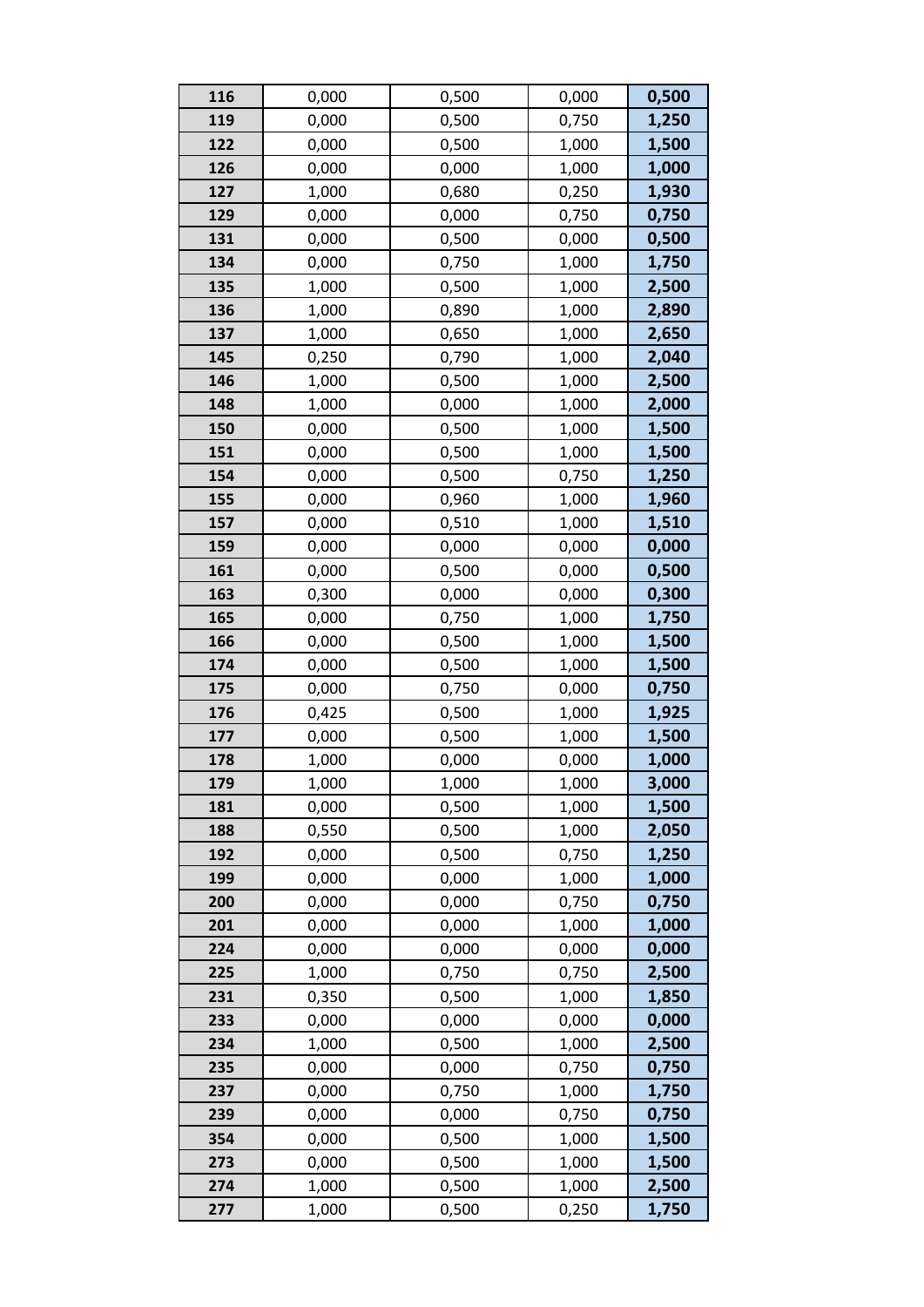| 314 | 1,000 | 0,500 | 1,000 | 2,500 |
|-----|-------|-------|-------|-------|
| 353 | 0,000 | 0,000 | 0,000 | 0,000 |
| 355 | 0,000 | 0,000 | 0,000 | 0,000 |
| 356 | 0,550 | 0,500 | 0,750 | 1,800 |
| 357 | 0,000 | 0,250 | 0,000 | 0,250 |
| 359 | 0,000 | 0,000 | 0,250 | 0,250 |
| 360 | 1,000 | 0,500 | 1,000 | 2,500 |
| 361 | 0,000 | 0,750 | 1,000 | 1,750 |
| 363 | 0,000 | 0,500 | 0,000 | 0,500 |
| 364 | 1,000 | 0,500 | 0,750 | 2,250 |
| 366 | 0,000 | 0,250 | 0,000 | 0,250 |
| 367 | 0,000 | 0,500 | 1,000 | 1,500 |
| 368 | 1,000 | 0,250 | 1,000 | 2,250 |
| 369 | 0,000 | 0,000 | 0,000 | 0,000 |
| 374 | 0,000 | 0,500 | 0,000 | 0,500 |
| 379 | 1,000 | 0,000 | 0,750 | 1,750 |
| 380 | 0,225 | 0,250 | 0,000 | 0,475 |
| 382 | 0,350 | 0,500 | 1,000 | 1,850 |
| 383 | 1,000 | 0,720 | 1,000 | 2,720 |
| 385 | 0,000 | 0,000 | 0,250 | 0,250 |
| 386 | 1,000 | 0,000 | 1,000 | 2,000 |
| 387 | 0,900 | 0,500 | 1,000 | 2,400 |
| 388 | 0,900 | 0,000 | 1,000 | 1,900 |
| 390 | 1,000 | 0,500 | 0,000 | 1,500 |
| 392 | 1,000 | 0,000 | 1,000 | 2,000 |
| 393 | 0,000 | 0,000 | 1,000 | 1,000 |
| 394 | 0,750 | 0,790 | 1,000 | 2,540 |
| 396 | 1,000 | 0,000 | 0,750 | 1,750 |
| 397 | 0,000 | 0,000 | 0,250 | 0,250 |
| 398 | 0,000 | 0,000 | 1,000 | 1,000 |
| 401 | 1,000 | 0,000 | 1,000 | 2,000 |
| 402 | 0,000 | 0,000 | 1,000 | 1,000 |
| 404 | 0,000 | 0,000 | 0,500 | 0,500 |
| 407 | 0,000 | 0,500 | 0,000 | 0,500 |
| 408 | 0,350 | 0,880 | 1,000 | 2,230 |
| 409 | 1,000 | 0,500 | 0,250 | 1,750 |
| 411 | 0,000 | 0,500 | 1,000 | 1,500 |
| 417 | 0,000 | 0,500 | 0,250 | 0,750 |
| 420 | 0,000 | 0,750 | 0,750 | 1,500 |
| 421 | 0,000 | 0,000 | 1,000 | 1,000 |
| 428 | 0,000 | 0,500 | 1,000 | 1,500 |
| 429 | 0,000 | 0,500 | 1,000 | 1,500 |
| 432 | 0,000 | 0,500 | 1,000 | 1,500 |
| 433 | 0,000 | 0,250 | 0,750 | 1,000 |
| 435 | 0,850 | 1,000 | 1,000 | 2,850 |
| 437 | 0,000 | 0,500 | 0,750 | 1,250 |
| 439 | 0,000 | 0,670 | 1,000 | 1,670 |
| 440 | 0,000 | 0,250 | 1,000 | 1,250 |